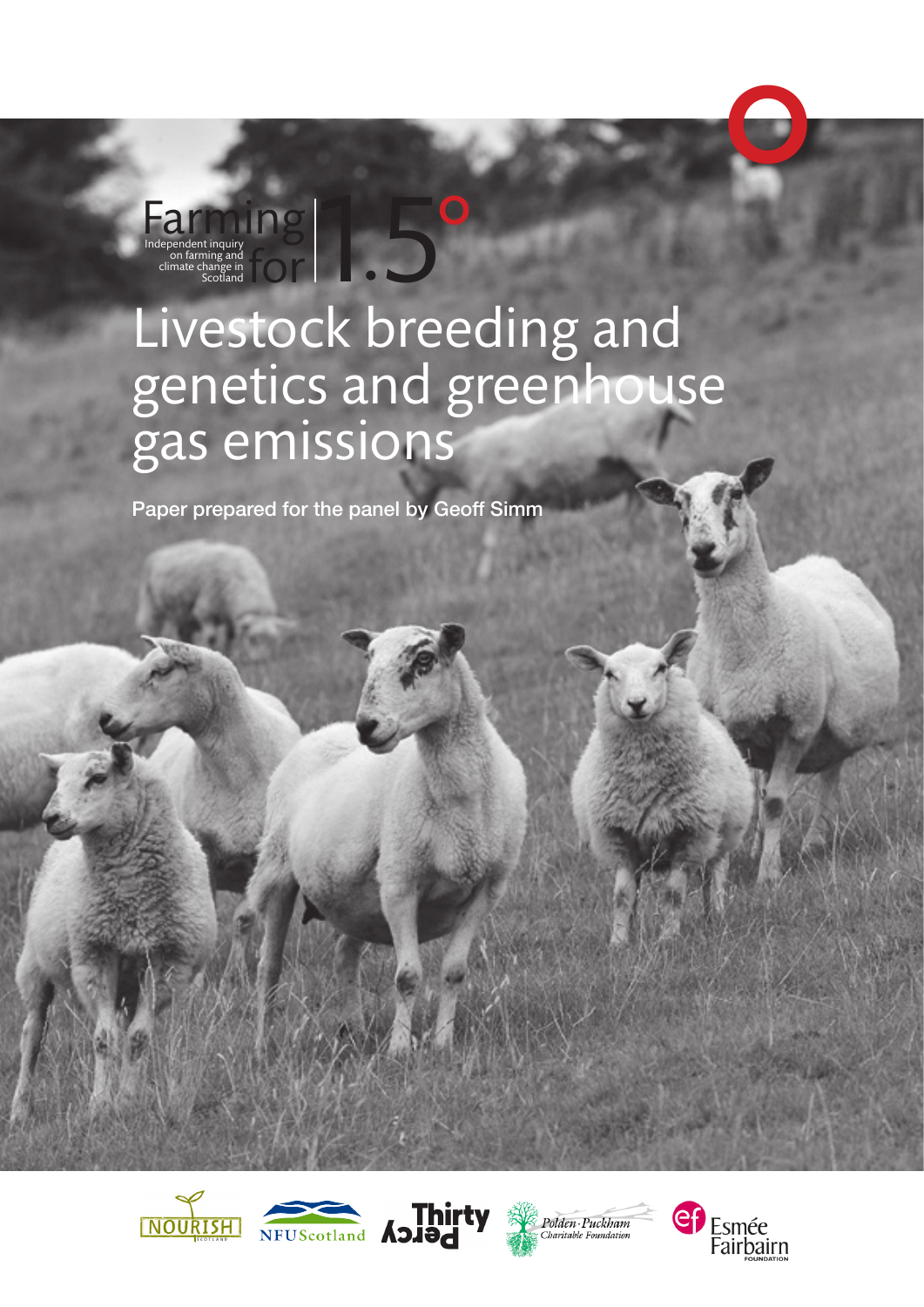# **BACKGROUND**

Selection between breeds or strains, crossing breeds or strains, and selection within breeds or strains are three well-established means of altering livestock performance (yields of milk, eggs, meat, fibre, feed use, reproductive performance, and increasingly resistance to disease etc)<sup>1</sup>. Some molecular genetic technologies are already augmenting these approaches in industry breeding programmes (e.g. through so-called genomic selection which uses DNA-based profiling to help identify animals with favourable genotypes for traits of interest) and others are under development that may do so in future (e.g. gene editing, currently largely an experimental approach in farmed animals).

Choosing between breeds or crosses produces one-off changes in performance; genetic selection within breeds can produce ongoing, often smaller but cumulative, annual changes in performance. Together these approaches, alongside developments in nutrition, management and health, have produced dramatic changes in livestock performance over the last few decades. For example, dairy cow yields in the UK have increased by around 3-fold in the last 60 years, with much of the change in recent decades coming from selection within the predominant Holstein breed. The value of that change is estimated at £2.4 billion over 20 years. Even more dramatic genetic changes have been recorded in pigs and poultry. Most UK pig, poultry and dairy producers source elite breeding stock from leading multinational breeding companies (via artificial insemination (AI) bulls, in the case of dairy). Despite advanced genetic evaluation systems and breeding indexes having been available for beef cattle and sheep in the UK since the 1990s, with a few notable exceptions there has been a much lower uptake than in other sectors and by international competitors.

A focus on breeding for production traits alone has often led in the past to unintended consequences for animal health and welfare. Most modern breeding programmes include a broader set of goals, including health and welfare, and increasingly environmental impact. The trend to broadening goals started in Scandinavia, with significant and ongoing Scottish research contributions in all major livestock species from the 1980s to the present.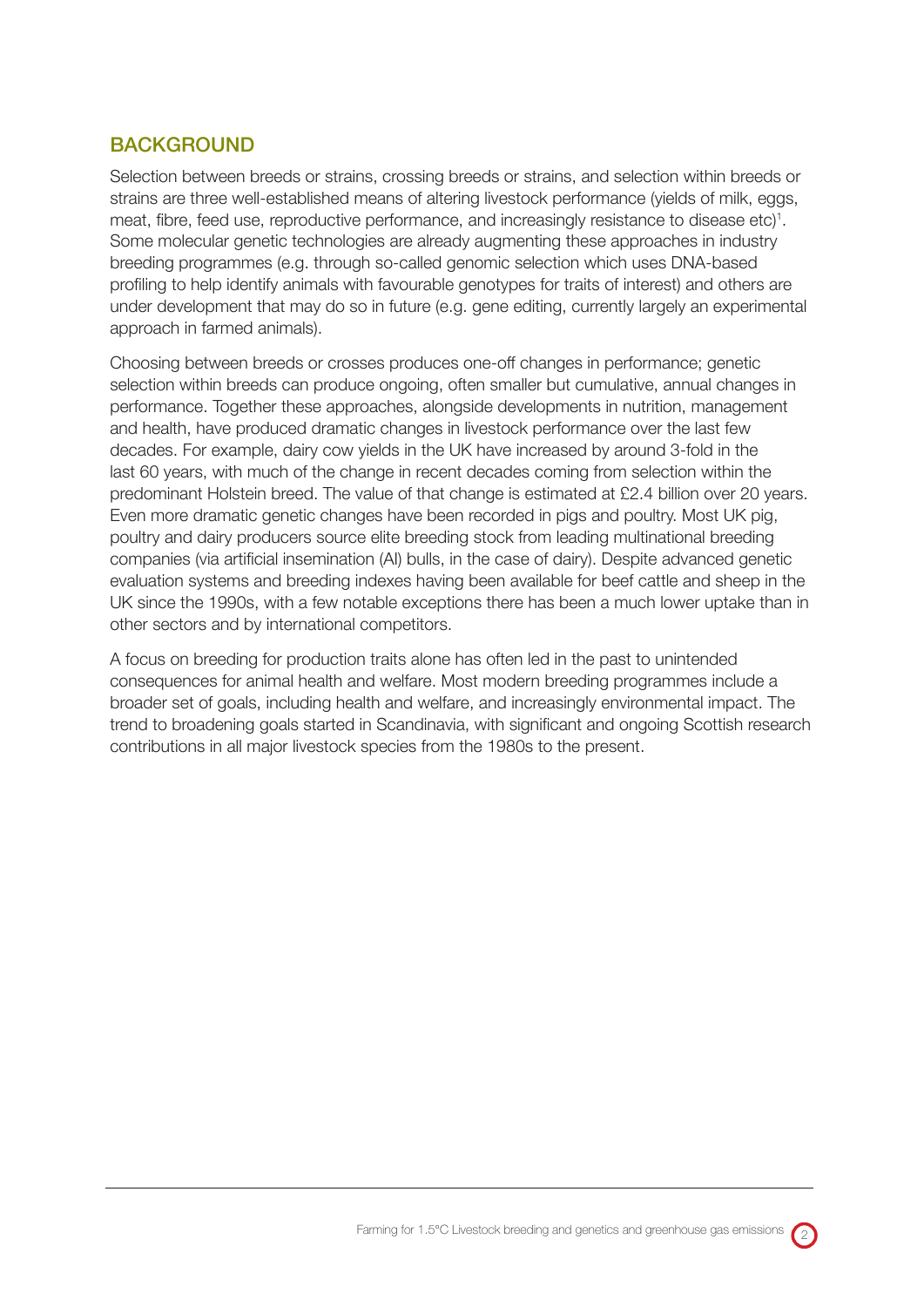## IMPACTS OF BREEDING ON METHANE EMISSIONS

Generally, at a farming system level, changes in livestock performance lead to reductions in feed and other resources used per kg of product, and hence in GHG per kg product too – socalled GHG emission intensity. For instance, a comparison of US dairy systems in 1944 and 2007 estimated that modern systems required 21% of the animals, 23% of the feedstuffs, 35% of the water, and only 10% of the land per billion kg of milk produced<sup>2</sup>. The 2007 systems produced 24% of the manure, 43% of methane, and 56% of the nitrous oxide per billion kg of milk compared with 1944 systems. Selection alone in broiler chickens (chickens bred for meat production) is estimated to have reduced feed required per kg of weight by around 35% over 25 years<sup>3</sup>, with corresponding savings in land use and GHG emissions per unit product.

In countries with important ruminant livestock sectors, breeding has a particularly important role in efforts to reduce GHG emissions. Ruminants have a unique ability to digest fibrous feeds like grass and forages, thanks to microbes in the rumen, but some of these microbes produce methane in the process – a potent, albeit relatively short-lived, GHG. This 'enteric' methane from ruminants is a major source of GHG. Hence, a key future objective for ruminant systems is to reduce methane emissions per unit of product or in absolute terms.

There are major opportunities in the Scottish beef industry to reduce emissions and emissions intensity by optimising integration with the dairy sector, by optimising age and weight at slaughter, improving feed and other resource use efficiency, and reducing losses from disease or poor reproductive performance. There is also much interest internationally in several dietary additives that can significantly reduce methane emissions, with some of these undergoing regulatory approval.

Breeding is a powerful tool to change these animal characteristics, as mentioned above. Recent SRUC research on commercial abattoir, Cattle Tracing System and Beef Efficiency Scheme data shows major opportunities for producers to improve physical and economic performance of breeding and finishing stock through more effective selection. Benefits of up to 75% in economic performance and 73% in GHG reduction are estimated over a 10 year period, with selection on currently available tools<sup>4</sup>.

Hence, a key recommendation to indirectly reduce GHG emissions intensity in the Scottish beef and sheep sectors is to dramatically increase the use of existing breeding tools (EBVs and selection indexes) appropriate to the enterprises concerned (breeding vs finishing etc). This is likely to be enhanced by supply chain and/or government recognizing and incentivizing this (e.g. by driving use of sires in the top decile or quartile of relevant EBVs/indexes; some further deskbased research is needed on the link between these measures and GHG emissions saved, to 'calibrate' any incentivization).

Additionally, there is growing interest in further developing breeding programmes to directly target methane emissions. There is good evidence of heritable variation in methane emissions in cattle and sheep. However, there are complexities in measurement at scale, and potential unintended consequences of selection unless relationships with other traits of interest are understood and accounted for. For example, there is a strong positive association between dry matter intake and methane emissions. So, selecting for reduced emissions alone is likely to reduce intake which could impair other aspects of performance. This could be especially important in breeds and strains adapted to low quality diets – an important attribute in reducing competition by livestock for feed suitable for human consumption.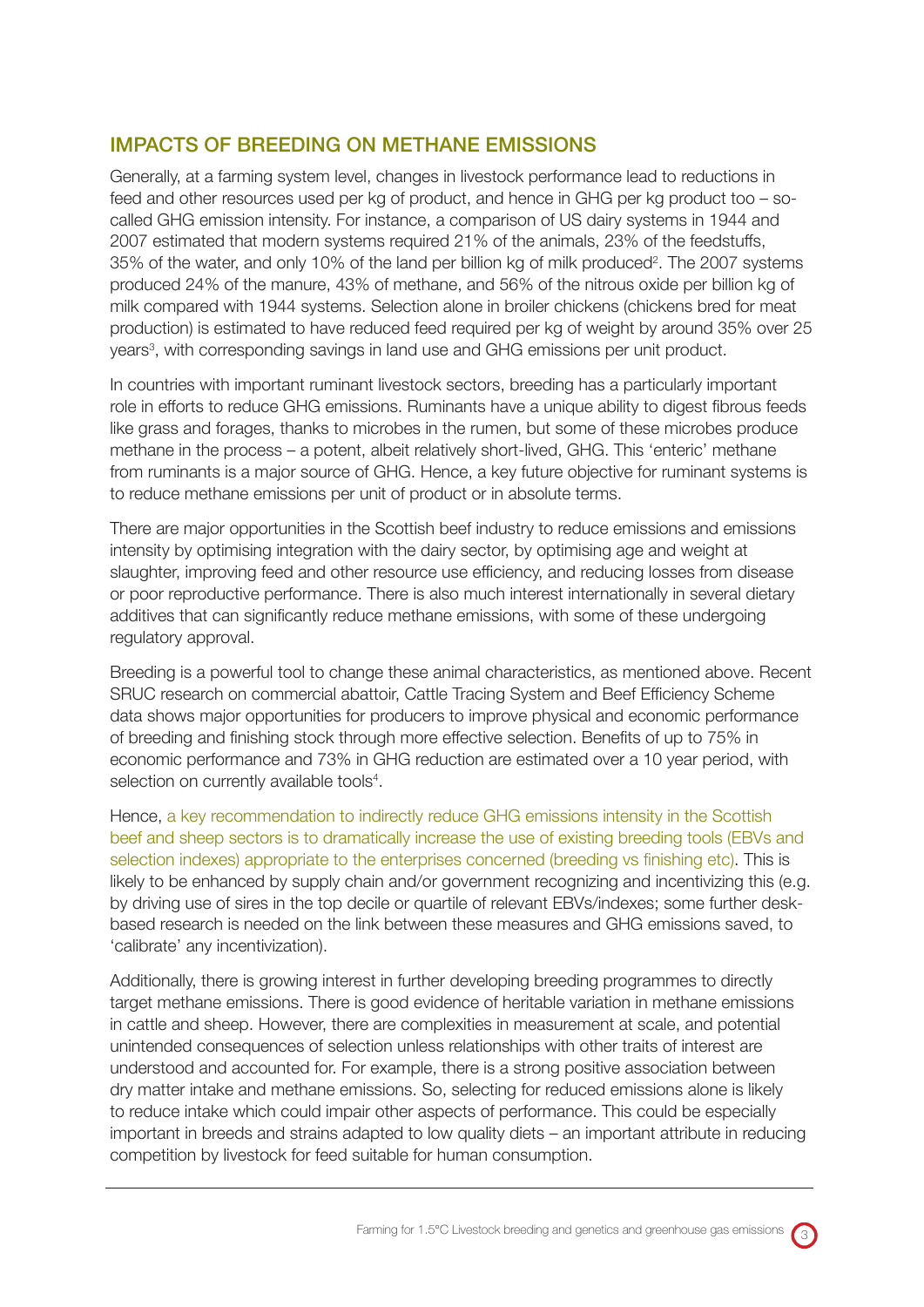The 'gold standard' for measuring emissions is respirometers – essentially enclosed animal houses where emissions can be measured over several days. While valuable for research, these cannot accommodate the number of animals that need to be measured for breeding programmes for cattle, although mobile respirometers are being used for sheep. Hence, there is a great deal of effort globally to identify cost effective, practical techniques for estimating individual animal methane emissions for use in breeding programmes, including notable contributions from research groups in Scotland. The techniques being investigated include body-worn, food station-mounted and free standing laser-based breath sampling, mid-infrared analysis of milk, rumen sample chemical composition and microbial genetic analysis, mobile respirometers, as well as the use of proxies such as feed intake, or proxies for this, including feeding behaviour.

Over the last 12 years or so, genomic selection has begun to revolutionise livestock breeding. Genomic selection involves selection of breeding animals based on the use of genome-wide genetic markers<sup>1</sup> to estimate breeding values. Genetic markers are DNA-based tests showing the particular bases present at specific sites in an animal's genome – its entire sequence of DNA. The relationships among genetic marker genotypes and animal phenotypes are first measured in a 'reference population', in order to then predict breeding values of selection candidates from genotypes only, or a combination of genotypes and performance records from the animal itself or its relatives (so-called genomic breeding values). A further benefit of genomic selection is that comprehensive recording of traits that are difficult or expensive to measure in commercial herds or flocks – like feed intake, methane emissions or disease resistance – can take place in the reference population, allowing prediction of genetic merit in other animals from genotypes alone. Genomic selection is superseding progeny testing in the dairy sectors of most industrialised countries, as it allows earlier and more accurate estimation of genetic merit of bulls. Likewise, it is becoming widely used in pig and poultry breeding and in some beef and sheep programmes, with benefits in accuracy and range of traits addressed.

Recent research from Wageningen University and Research in the Netherlands<sup>5</sup> predicted that continuing selection on the current NL national dairy breeding index would lead to a 13% reduction in methane produce per kg of milk by 2050, without direct measurements of methane emissions. However, by adding direct measurement of cow methane emissions and putting greater emphasis on reducing methane, reductions of up to 29% could be achieved by 2050. Work is now underway in NL to measure cow emissions on 100 farms using methane 'sniffers' to provide sufficiently accurate data for bull selection by one of the major breeding companies. One of the drivers for greater emphasis on reducing methane emissions in NL is the possible introduction of a carbon tax. Also, some companies in NL pay a premium for milk from farms reducing methane emissions<sup>6</sup>.

With most dairy breeding programmes in industrialized countries, including the UK, now selecting animals on similar indexes to that currently used in NL<sup>7,8</sup>, and widespread international use of the top AI bulls, it is reasonable to assume that similar indirect gains in GHG emissions intensity are being achieved widely. Scottish farmers could benefit from breeding programmes that directly address methane emissions though purchase of semen from dairy bulls tested in other countries. However, benefits are likely to be higher in dairy cattle – and especially beef and sheep where there is far less international exchange of breeding stock - from accelerating ongoing local research, and involvement in international consortia, to develop and test these approaches here.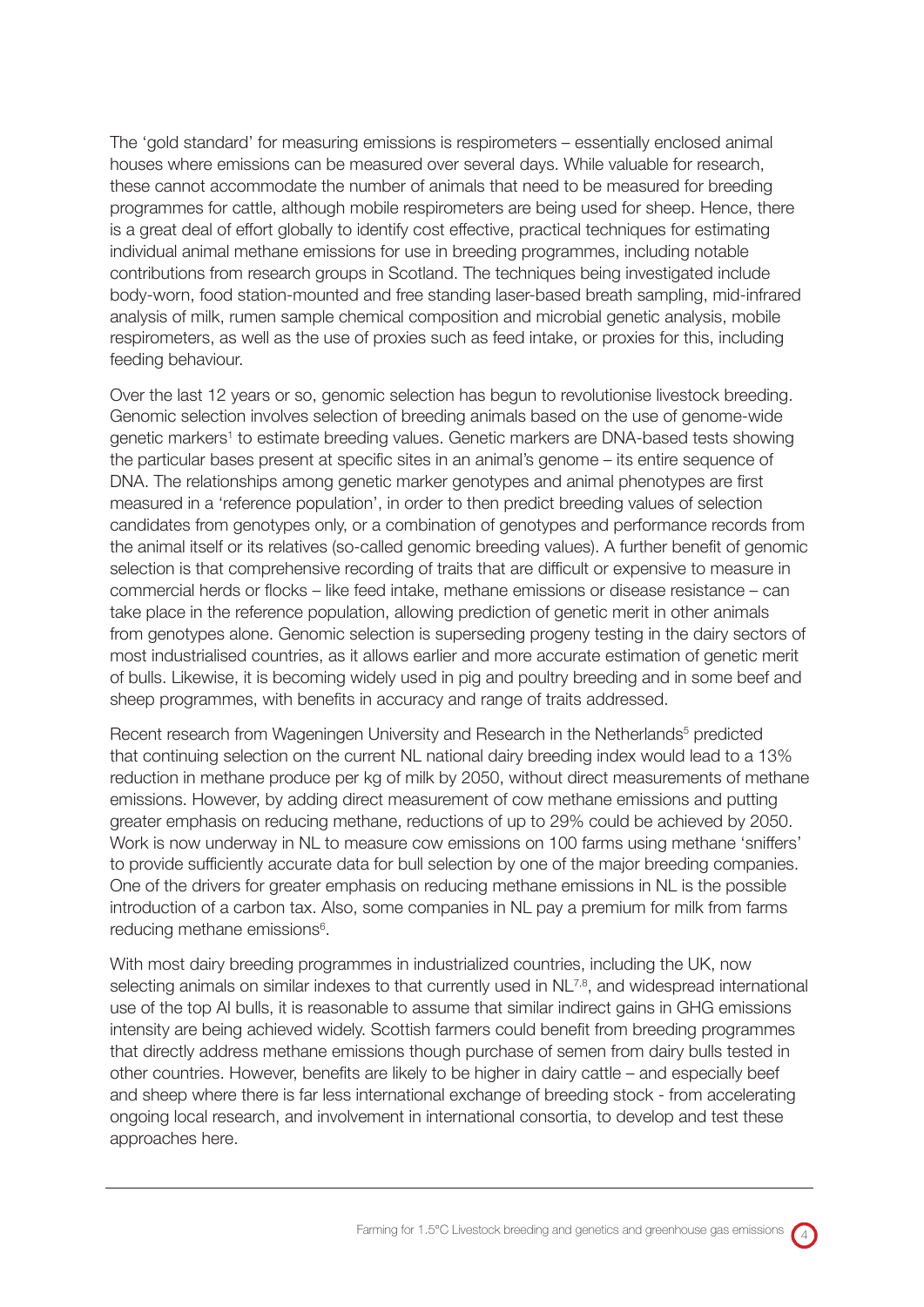Recent research by SRUC, The Roslin Institute, University of Edinburgh and The Rowett Institute, University of Aberdeen has identified microbial genes with significant impact on methane emissions. 'Rumen microbiome-driven breeding' using genomic selection based on the abundances of 30 microbial genes is expected to led to a reduction of up to 6% per annum in methane emissions<sup>9,10,11</sup>. With continuous selection this is expected to result in cumulative gains over time. Work is in progress to further develop and test this approach, and importantly to explore relationships with other traits of interest.

With a long history of research on design of breeding programmes and selection tools in most farmed species, networks of research farms, comprehensive databases on key livestock traits (e.g. from the SRUC Langhill herd and industry recording schemes) and internationally-leading research on approaches and methods for reducing emissions from livestock, Scottish research institutions are well placed to support accelerated innovation in the livestock sector. Recent industry initiatives such as the Beef Efficiency Scheme, some breed society initiatives involving genomic selection, and farmer-led innovation groups such as Fastbreeders, are generating comprehensive phenotypes and genotypes.

#### We recommend

- Greater industry and government efforts to connect and support these initiatives, thereby:
- Creating a ruminant livestock breeding 'innovation ecosystem', to accelerate development of selection programmes and tools (e.g. reference populations; other tools to enable genomic selection, such as 'SNP [single nucleotide polymorphism] keys' that allow genotyping of the most relevant subset of genes, associated data handling and processing capability) targeting GHG reductions, resource use efficiency, product quality, health and welfare and in locally-appropriate systems and breeds.
- Further development of breeding indexes for ruminants that include reducing methane emissions (intensity or ideally in absolute terms) as part of the breeding goal, and accommodating a range of proxy measures of methane emissions.

## RELATIONSHIP BETWEEN GHG EMISSIONS INTENSITY AND TOTAL **EMISSIONS**

Improving (i.e. reducing) GHG emissions intensity appears to be desirable from environmental, resource use efficiency and economic perspectives. However, if improvements in efficiency lead to increased consumption (Jevons Paradox) and production, then total emissions may not fall at all. For example at a farm level, savings in feed or reproductive efficiency may simply lead to greater output, and hence higher total emissions, albeit with lower emissions intensity.

Hence, it is important to find levers that continue to produce improvements in GHG emissions intensity across the farming sector while also achieving reductions in total emissions.